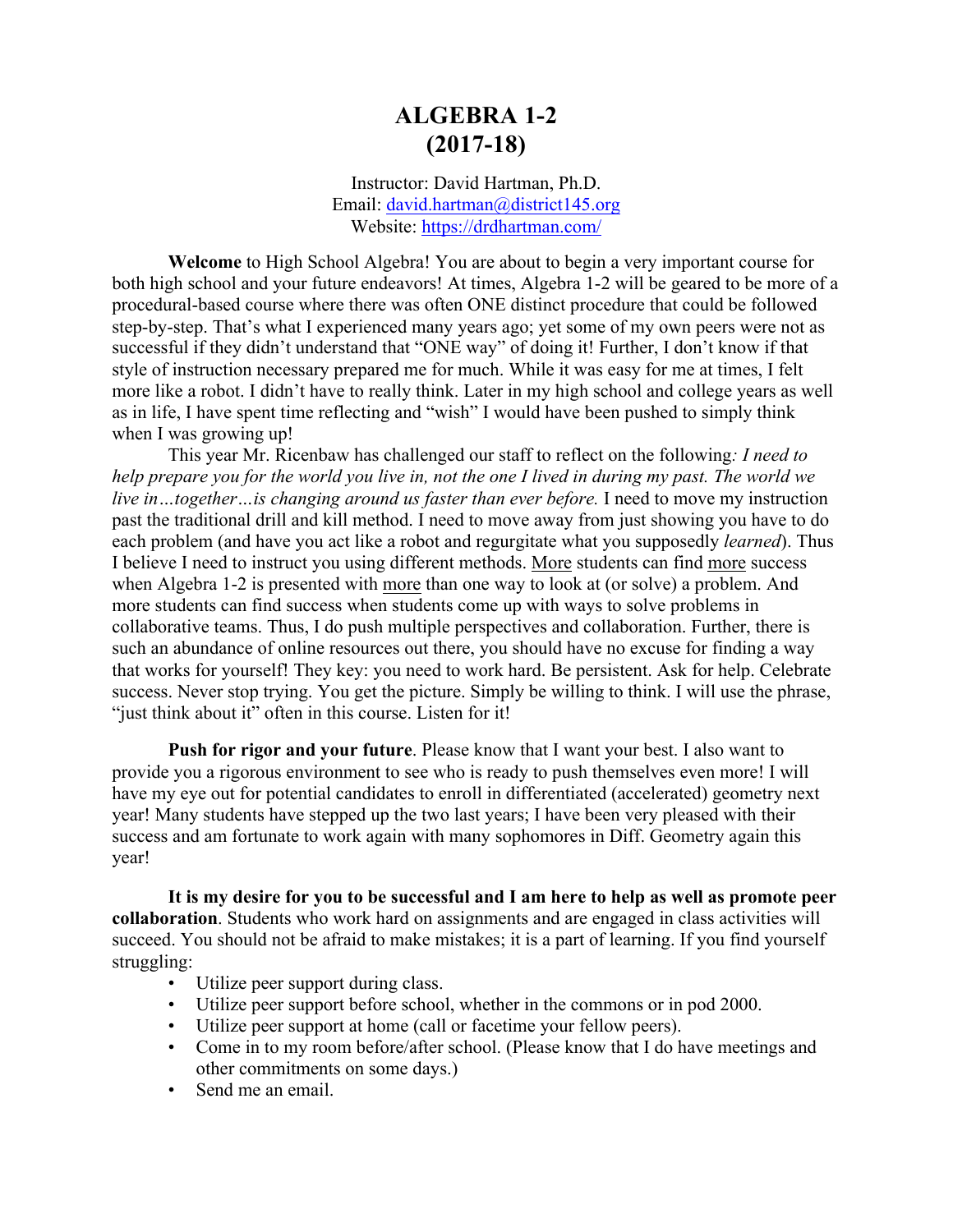| Grading: | $100\% - 94\%$ | A  |
|----------|----------------|----|
|          | $93\% - 86\%$  | B  |
|          | $85\% - 78\%$  | C  |
|          | $77\% - 70\%$  | D  |
|          | $69\% - 0\%$   | F. |

**Breakdown:** 80% Summative *("of" learning…demonstrating what you have learned)* 70%: tests, projects, and test corrections 10%: semester final exam. 20% Formative *("for" learning…the process along the way)* approx. 10%: quizzes, projects, reflections on test corrections approx. 10%: homework

**Tests**: Tests are purposely designed to include some problems where you must apply what you have learned in class in a slightly different situation. In the future you will be asked to do similar problem solving when you take the ACT/SAT test, and this approach to instruction will help prepare you for future success. I will make sure you know in advance all the necessary elements/ideas, but you will need to determine an appropriate approach and apply it to solve problems. It is expected that all summative tests will be completed in one class period. I will use my professional judgment concerning providing individual students additional time to complete tests. Please know that I rarely grant additional time. Please be prepared and work efficiently during exams. You can meet with me individually to discuss your testing habits and options.

**Projects:** There will be a few chapter projects assigned in conjunction with chapter tests as well as in lieu of chapter tests. These projects, which you will complete outside of class, will afford you time to put together your best effort towards demonstrating an understanding of the concepts found in the chapter.

**Test Corrections:** You will have the opportunity to work through test corrections to earn as much as 50% of the missed points back on chapter test\*. (\*Note: to prevent "leapfrogging" and recognize those who earned an "A" on the original test, the highest possible grade a student, who did not earn an "A" on the original test, can earn is a 94% through the test correction process.) Those who earn an "A" or "B" on the test are not required to work through the test correction (yet they can). Those who earn below a "C" or lower on the test are strongly advised to work through the test correction process. The test correction process includes self-reflection, item analyses, correcting missed problems, explaining each error, and then offering even more reflection! Note: ALL students, regardless of the score earned, must complete the first test correction.

**Semester Final:** This exam will be a multiple choice.

**Quizzes:** There will be a mix of traditional in-class quizzes, pop quizzes, partner quizzes, homework quizzes, take-home quizzes, etc. to gauge your level of understanding throughout the quarter. There will be no retakes on quizzes.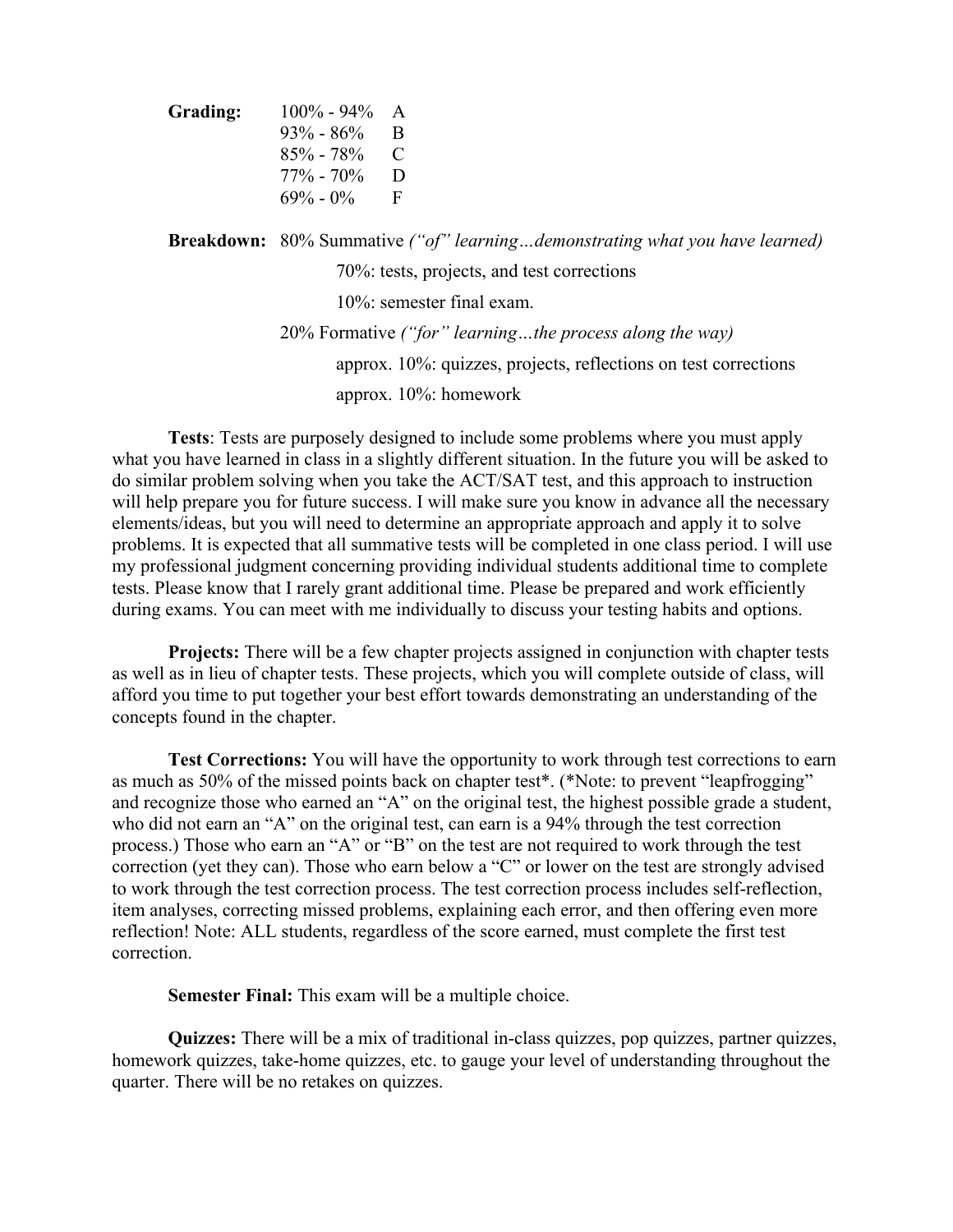**Homework**: You will have an assignment almost every night. Putting forth effort on each problem is more important than getting every problem correct. I, and your fellow peers, will help you with the ones you did not understand, but you need to try every problem so you know what your questions are. Homework will be graded a variety of ways, including turning it in, selfgrading, peer grading, posting a solution/work on the board, or a mere completion grade. There will be times only a couple problems will be graded out of the entire assignment. Note: several assignments will include the answers in the back of the book. I am more concerned with the work and reasoning behind those answers. There may even by times where I post all of the answers on my website; I am looking for you to go deeper than the answers! Please know that merely copying the answers from the back of the book will not count as a grade. You need to use the homework as an opportunity to practice and figure out what you are "C" confident in, "S" shaky on, or need to "R" relearn.

**Late to Class?** You must either have a pass from a teacher or a tardy slip from the office. You are expected to arrive to class on time and begin the activity of the day AT the bell.

**Missing Class:** You are expected to attend all classes and the entirety of ALL classes. Recognizing that "life happens," you should be aware that the class does move on even if you are not in class! When you are gone, (a) check my website to find out if there is an assignment posted and (b) contact a peer in the class to find out what you missed. Send me an email if you need clarification.

**Making up work:** If you are gone for a school-related activity (e.g., sports, clubs, meetings, etc.), you are expected to make up the work BEFORE you miss.

### *Read the above sentence again.*

Further, you should make arrangements for making up a quiz or test BEFORE you miss.

### *Read the above sentence again.*

There will be a deduction if you are not proactive regarding school-related absences. You cannot come into class following a school-related activity and ask me, "Did we do anything yesterday?" Also, if you missed a review day due to a school-related activity, you will still be expected to take the exam on the day you return.

If you are gone for an illness or parent excused reason, you will have TWO days to make up what missed (e.g., assignment, quiz, test). I will expect you to make up quizzes and tests before/after school or during lunch. You will need to initiate this conversation with me.

Phones: For non-college level courses, I do not allow phones to be out. Please turn off your phone and store it for the entire class period. If there is an activity where I want you to access your phone, I will instruct you to get your phone out. Should your phone become visible during class or be sitting on your lap or make sounds/vibrations, I will simply ask for it. You will be able to get your phone back at the end of the school day. Should this interruption repeat itself, administration would become the next step. Note: you cannot use your phone as your calculator. You need a separate calculator for class!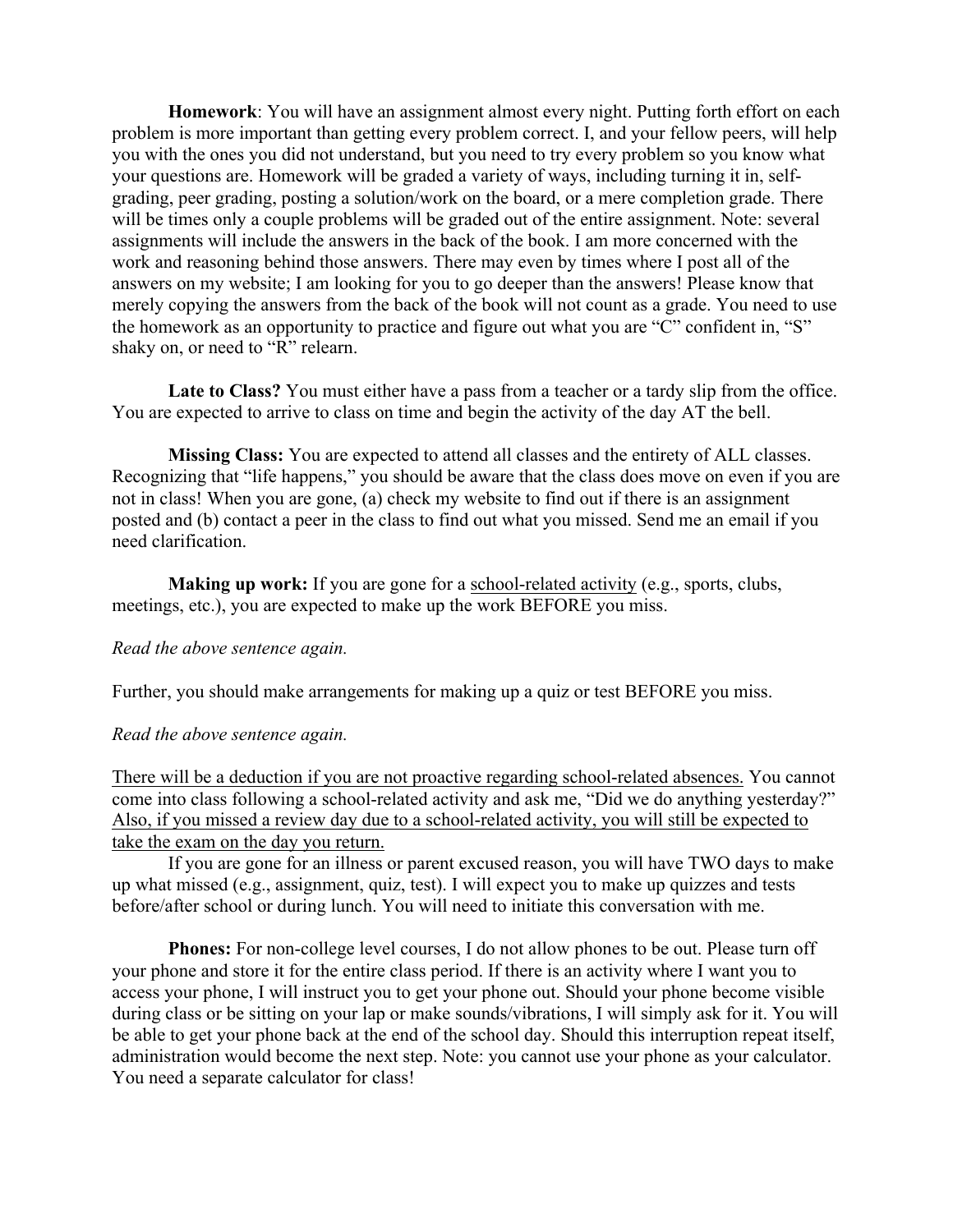**Classroom Rules: S.O.A.R.**

- $S -$ Safety (this is #1)
- O Opportunity (for you to learn and me to teach!)
- A Attendance (be here and on time)
- $R -$ Respect  $\&$ 
	- Responsibility (these two are big in life)

**Textbooks:** We will be using books that were new last year: *Big Ideas Math; Geometry: A Bridge to Success, 2015 edition.* To be good stewards, most of the assignments this year will come directly from the book. The book is also a great a resource for you to use as you learn geometry in addition to the overabundance of online support on the web (including my own website). My goal is to save the "paper" I plan use for in-class activities, tests, and test correction documents. Thus, I will not assign as many worksheets as I have in the past. SINCE the textbooks are new, I will also expect a good "**paper sack**" book cover to protect the book at all times! This is not an option. You will be responsible to keeping this book in great condition! Also know these books cost over \$100.00. Students are accountable for the replacement cost should it be lost or damaged! (Note: There may be times you have access to the online book as well.)

**Calculator**: While any basic scientific calculator that includes square root is sufficient for this course, a graphing calculator is preferred. Most students will likely be using a graphing calculator in future high school and (most definitely) in college math classes. Now is a good time to CONSIDER learning "how" to use it! The best on the market is in the family of the TI-84+ graphing calculators. (If you do purchase one, please bring me the 'points' on the package!) Note: I am NOT saying you have to go out and buy an expensive calculator. I just want to consider your future  $\odot$  Also, the back-to-school time of the year is a GREAT time of the year to invest as the price is much cheaper (check out Walmart, etc.)

**Weekly Updates:** I like to periodically send out an overall update on how things are going in class as well as upcoming events (i.e., tests). For this first one, clearly I'm using "paper!" For future updates, I plan to send out an **email** update on most Fridays of the school year. (The email will be generated from powerschool; it automatically sends it to a parent email(s) that has/have been provided to District 145.)

### **Course Requirements:**

- \* Spiral notebook for notes (which can be used on some quizzes and tests.)
- \* Separate spiral notebook for homework assignments out of the book.
- \* Folder with your name on it (which tests and test corrections will go in.)
- \* 3-ring binder (for handouts, worksheet, quizzes, etc.)
- \* 3-hole punched, lined notebook paper in the binder.
- \* Scientific or graphing calculator (one in the family of the TI-84+)
- \* Plenty of pencils and erasers (as well as a few pens)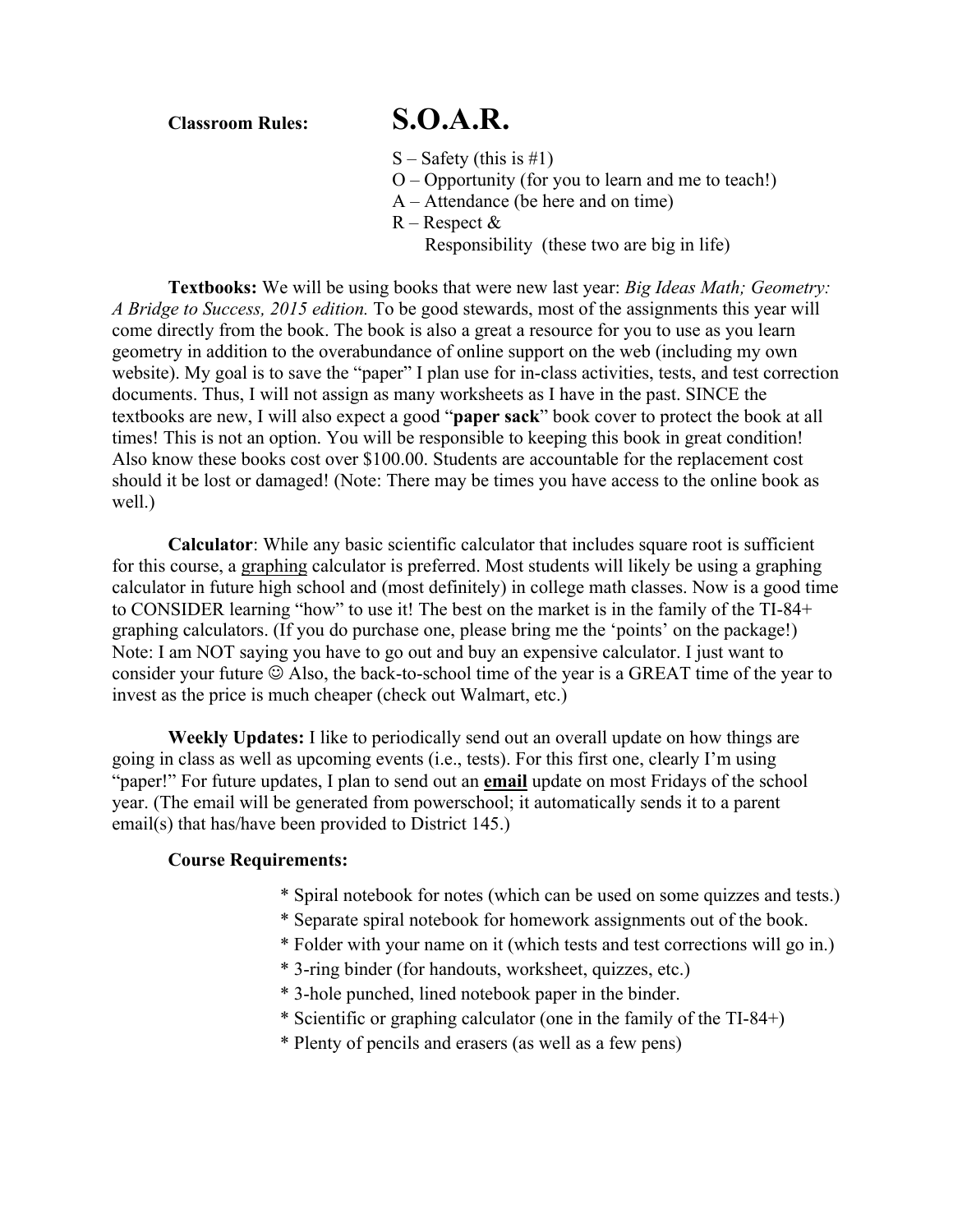| Grading (on a 5 point scale) |                    |                                                                                  |                                        |
|------------------------------|--------------------|----------------------------------------------------------------------------------|----------------------------------------|
| $Code*$                      | Gradebook<br>Value |                                                                                  | Code Explanation (WHS Grading)         |
| 5                            | $A(100\%)$         | <b>Mathematically Sound</b>                                                      | <b>College Preparation Proficiency</b> |
| $\overline{4}$               | B(91%)             | Minor $Error(s)$                                                                 | <b>College Preparation</b>             |
| 3                            | C(81%)             | Gray Area--some Major<br>$minor$ error(s) or some<br>Minor <i>major</i> error(s) | Graduation (Basic) Proficiency         |
| $\overline{2}$               | F(68%)             | Major Error(s)                                                                   | <b>Just Below Basic Proficiency</b>    |
| $\mathbf{1}$                 | F(50%)             | <b>Minimal Progress</b>                                                          | <b>Below Basic Proficiency</b>         |
| $\overline{0}$               | $F(0\%)$           | Nothing of Mathematical Value / Blank / Missing                                  |                                        |

# **Images for Problem Scoring in Dr. Hartman's Classroom:**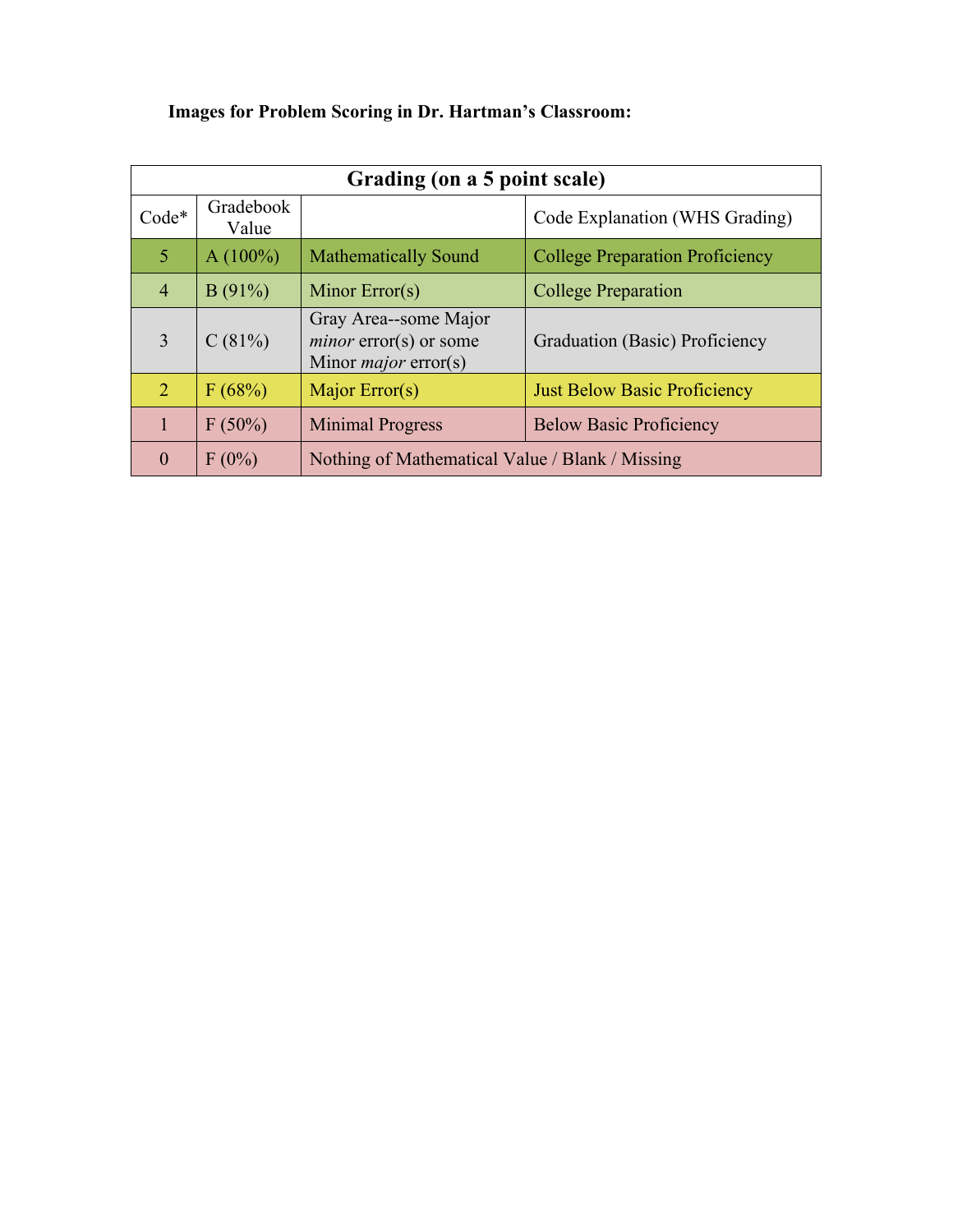**Generic Rubric:** At each course level I teach and for each problem I assign, I seek to assess your content knowledge and problem solving as well as the justification of the solution provided by you. In assigning scores to your work, I hold this image for scores based on a your overall percentage of progress toward a correct answer with sufficient justification.



Image of Scores based on Percentage of Work's Correctness & Completeness

**Level 5 – A correct answer.** The solution is correct and the work shown is sufficient to demonstrate the answer is correct. The justification is satisfactory given your grade level (and course) and the explanation requested. Any errors or shortcomings in the correctness or completeness of the justification are so minor that in comparison with the quality of the solution, it is appropriate to ignore them.

**Level 4 – Errors are minor.** There is much of value in your solution and justification that merits the assessment that the solution is close to being correct and the justification appropriate. The work does include some minor errors (in the solution or the logic of the justification) or is incomplete in some way that results in the work falling short of being a completely correct answer.

**Level 3 – Major errors**. Some part of the solution or justification offers work that demonstrates that you have reasonable knowledge of the mathematics that needs to be used to solve the problem or to provide a justification, but at the same time the work (solution or justification) has major errors or (in the case of the justification) is missing.

**Level 2 – Minimal progress in solving the problem (and justifying the answer).**  Answers (solution and justification) are incorrect but the work provided indicates that you have some understanding of the mathematics needed to solve the problem or explain your work. The work clearly falls short of offering evidence that "you have reasonable knowledge of the mathematics that needs to be used to solve the problem or provide a justification."

**Level 1 – No mathematical work of value is included.** The work provided offers no evidence that you have an understanding of the mathematical work needed to solve the problem and explain a solution. Numbers may be written or a diagram drawn, but no important part of the work is correct.

## **Level 0 – Problem was not attempted / is missing.**

Note: Your **justification** should be consistent with the wording in the problem.

- Show all work; (No explicit explanation is needed as your work should justify your answer.)
- Show how you found your answer. Be more explicit...use words, diagrams, etc.
- How do you know this (i.e., your answer) is correct? Without a doubt use words, etc.
- Explain your reasoning. Ditto.
- Justify your answer. Ditto but start to be more formal.
- Prove that your answer is correct. Be formal whether 2-column, paragraph, flowchart.